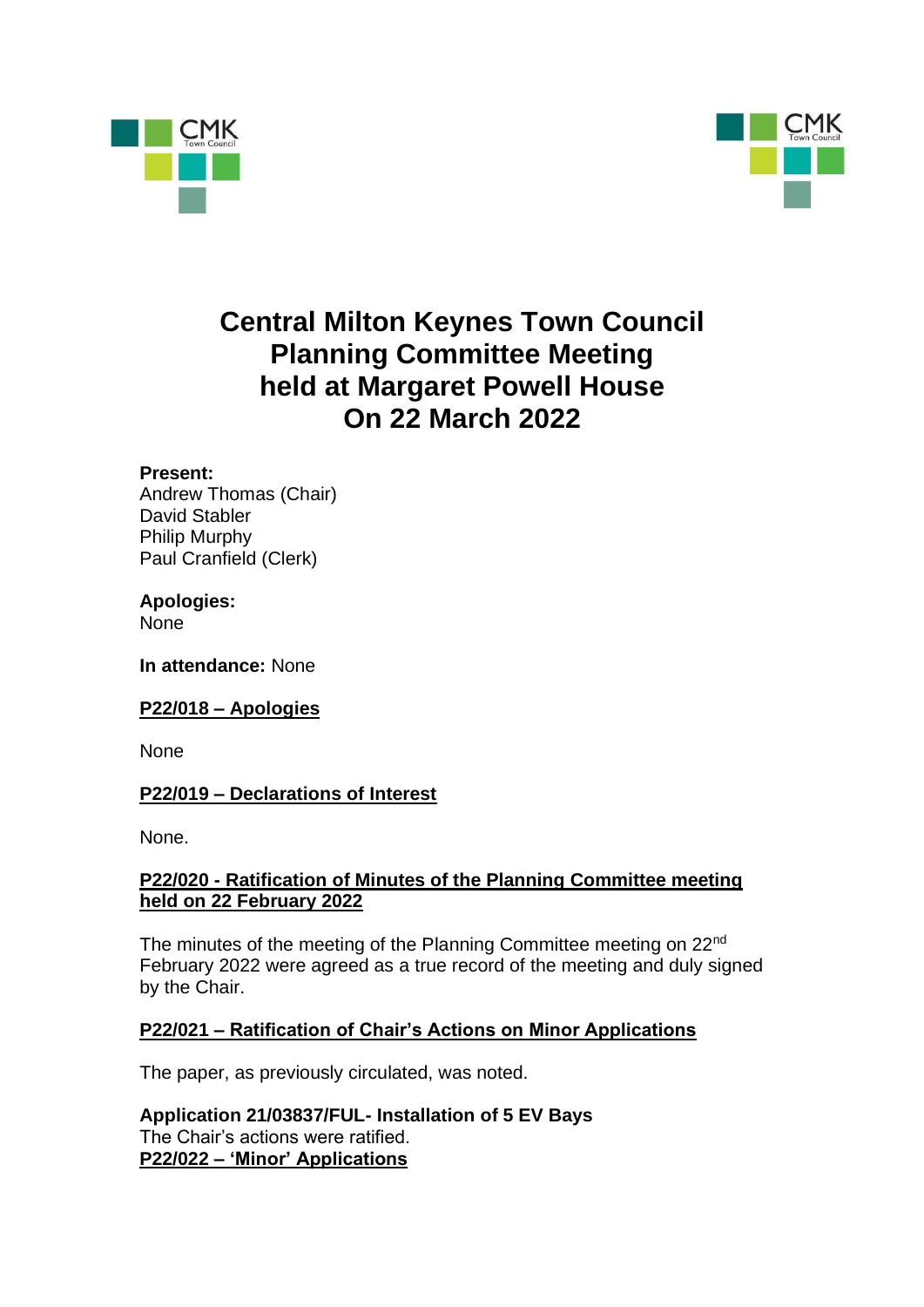The paper, as previously circulated, was noted.

The responses to the applications were agreed as follows:-

#### **22/00363/ADV- Signage at Open Market**

**OBJECT**- The Town Council objects to the applications as the market's presence is obvious and does not require signs to announce itself to the public, so forming unnecessary clutter, and in the case of the 'v-signs' potential traffic hazards.

- The large signs intrude upon the curtilage and setting of the listed building.
- It is unnecessary and inappropriate to insert the 'v-signs' into the landscaped quadrant planters, which are part of the classic CMK infrastructure

#### **22/00474/FUL- 3 storey extension- Al Rawadha Community Centre SUPPORT**

### **22/00421/FUL & 22/00422/ADV- Street Hub at Deer Walk**

**OBJECT**- The Town Council objects to the application for the following reasons:-

- It is concerned at the proliferation of communications hubs.
- There is a need for a coordinated strategy for their location.
- Where these are approved, the detailed positioning should respect the 600 mm grid without random and inappropriate infilling.
- Approving this application would result in an unacceptably narrow width of remaining footpath.

### **22/00455/TPO- Crown reduction to two oak trees SUPPORT**

### **22/00465/LBC &22/004564/FUL Installation of extract & refit for restaurant use**

**OBJECT**- The Town Council objects to this application as presented. There are currently no illustrations to show how the rooftop plant will impact on the aspect of the roofline of the listed building. Upon receipt of the requested information the impact on the roofline can be considered.

In respect of all the above objections it was agreed that the Town Council would speak should the application be brought to DCP/DCC.

### **P22/023- Submission to Applications 22/00170/FUL to 22/00175/FUL Inclusive- Mortimer Square -Changes to external seating areas**

The paper, as previously circulated, was noted.

The Clerk advised that the first of these applications had recently been approved. Councillors observed that, while it was still felt that black was the wrong colour for the 'porte cochere' structures, a number of its requested design improvements had been adopted.

Page | 2 Chair's initials…………